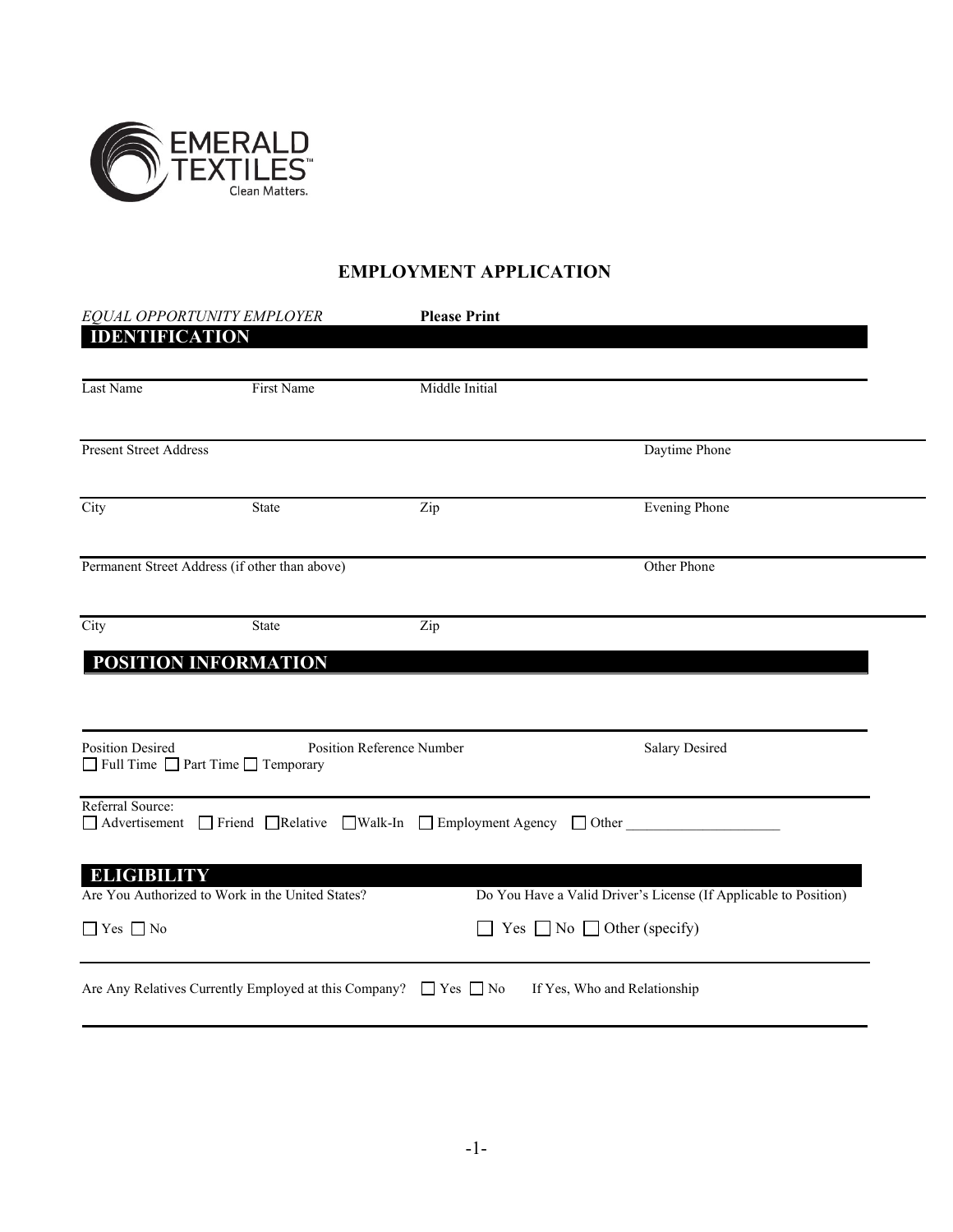#### **EMPLOYMENT APPLICATION EMPLOYMENT HISTORY**

| Present or Most recent Employer Name    |                    | <b>Start Date</b>          | <b>End Date</b>                       |  |  |
|-----------------------------------------|--------------------|----------------------------|---------------------------------------|--|--|
| Address                                 | City               | State                      | Phone                                 |  |  |
| Job Title                               |                    |                            |                                       |  |  |
| Description of Work Responsibilities    |                    | Reason for Leaving         |                                       |  |  |
| Supervisor's Name<br>Supervisor's Title |                    | May We Contact? □ Yes □ No |                                       |  |  |
| Employer Name                           |                    | <b>Start Date</b>          | End Date                              |  |  |
| Address                                 | City               | State                      | Phone                                 |  |  |
| Job Title                               |                    |                            |                                       |  |  |
| Description of Work Responsibilities    |                    | Reason for Leaving         |                                       |  |  |
| Supervisor's Name<br>Supervisor's Title |                    | May We Contact? Nes No     |                                       |  |  |
| Employer Name                           |                    | <b>Start Date</b>          | End Date                              |  |  |
| Address                                 | City               | State                      | Phone                                 |  |  |
| Job Title                               |                    |                            |                                       |  |  |
| Description of Work Responsibilities    |                    |                            | Reason for Leaving                    |  |  |
| Supervisor's Name                       | Supervisor's Title | May We Contact?            | Yes<br>N <sub>0</sub><br>$\mathsf{L}$ |  |  |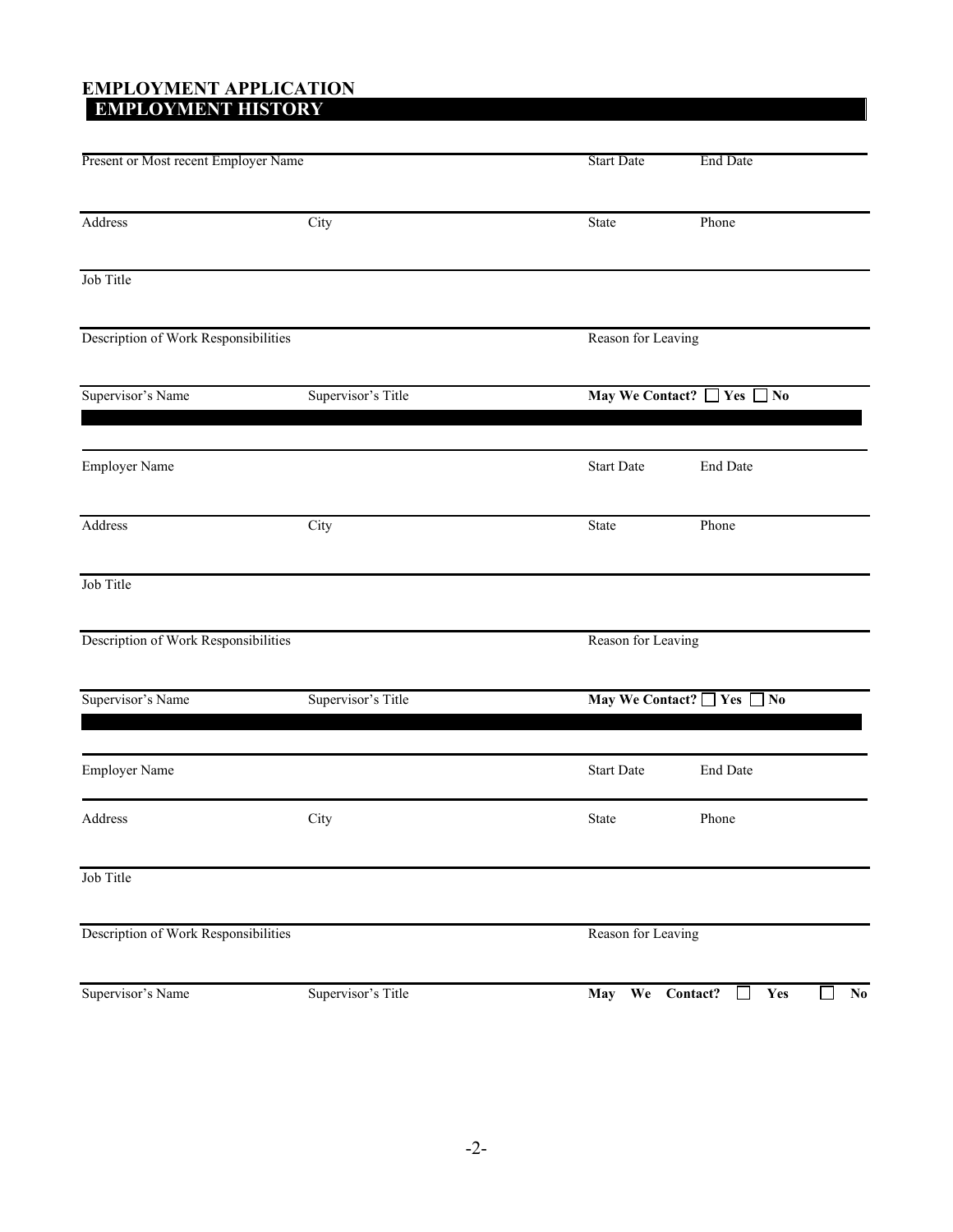## **EMPLOYMENT APPLICATION SPECIAL TRAINING OR QUALIFICATIONS**

Describe Specialized Training, Apprenticeships, Skills Which Are Related In Any Way to the Kind of Work You Want To Do

| Office Machines Operated       |                                                     |                                           | Typing Speed/Words Per Minute                                                                                                                     |  |
|--------------------------------|-----------------------------------------------------|-------------------------------------------|---------------------------------------------------------------------------------------------------------------------------------------------------|--|
| Software Skills                |                                                     |                                           |                                                                                                                                                   |  |
|                                | Professional Organizations, Including Office/s Held |                                           | (Omit Union Organizations and those which may indicate Race, Color, National Origin, Age, Religion, Sex, Sexual Orientation, or Gender Identity.) |  |
| <b>EDUCATION</b>               |                                                     |                                           |                                                                                                                                                   |  |
| High School / Location         |                                                     | <b>Years Completed</b>                    | Degree Earned? □ Yes □ No                                                                                                                         |  |
|                                | College/University or Professional School           |                                           | Location                                                                                                                                          |  |
| Degree / Major                 |                                                     | Years Completed                           | Degree Earned? $\Box$ Yes $\Box$ No                                                                                                               |  |
| Graduate School                |                                                     |                                           | Location                                                                                                                                          |  |
| Degree / Major                 |                                                     | Years Completed                           | Degree Earned? □ Yes □ No                                                                                                                         |  |
| Job Related Certifications     |                                                     |                                           | Certification Earned? □ Yes □ No                                                                                                                  |  |
| $\Box$ Yes $\Box$ No           | <b>NON-COMPETE AGREEMENTS</b>                       |                                           | Have You Signed a Non-Compete, Secrecy and/or Invention Agreement in Favor of Any Previous Employer?                                              |  |
| If Yes, Please List Employer/s |                                                     |                                           |                                                                                                                                                   |  |
| Name                           | Address                                             | Phone                                     | <b>Business Relationship</b>                                                                                                                      |  |
|                                |                                                     | PROFESSIONAL/BUSINESS/ACADEMIC REFERENCES |                                                                                                                                                   |  |
| Name                           | Address                                             | Phone                                     | <b>Business Relationship</b>                                                                                                                      |  |
| Name                           | Address                                             | Phone                                     | <b>Business Relationship</b>                                                                                                                      |  |
| Name                           | Address                                             | Phone                                     | <b>Business Relationship</b>                                                                                                                      |  |
|                                |                                                     |                                           |                                                                                                                                                   |  |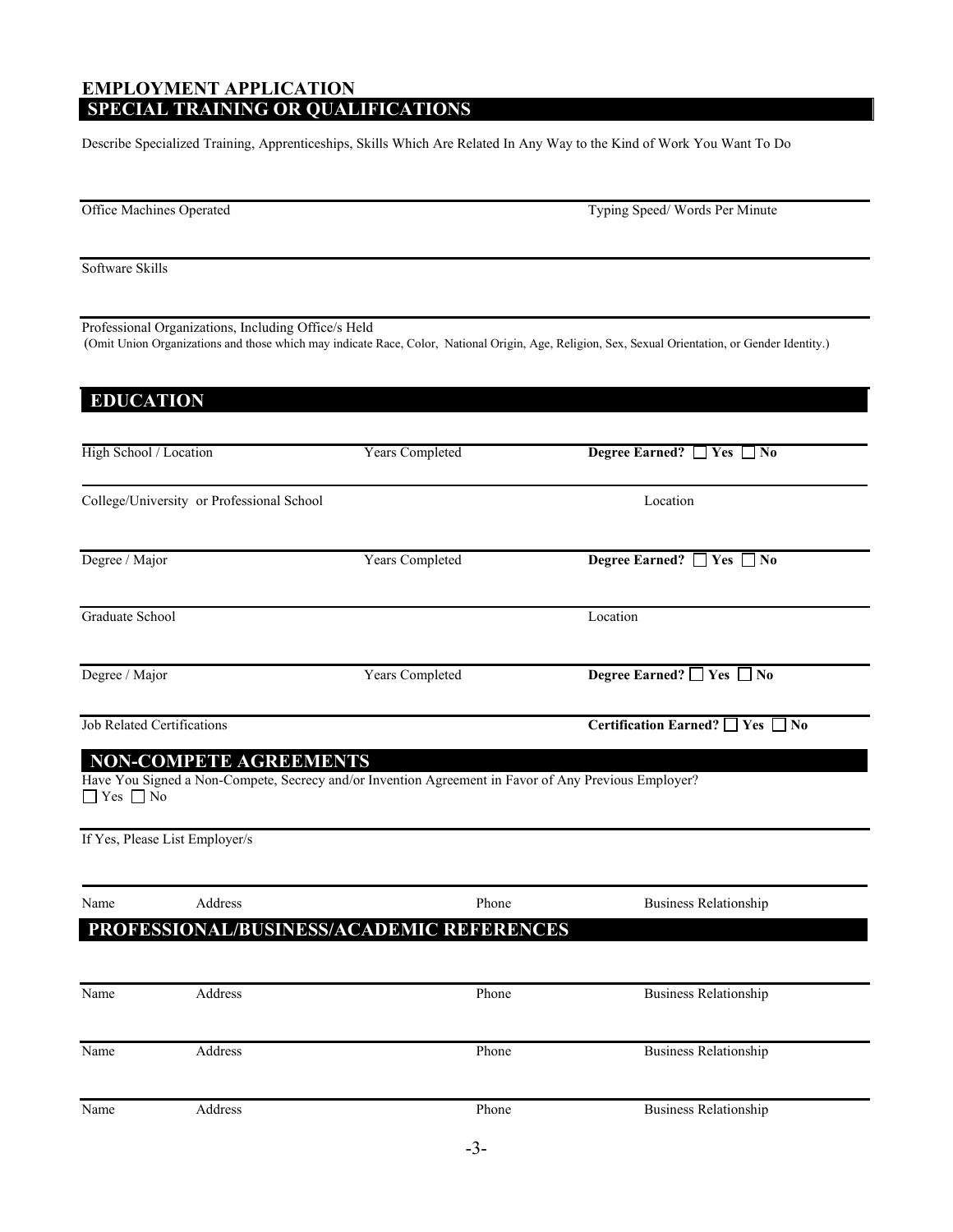#### **EMPLOYMENT APPLICATION EQUAL OPPORTUNITY EMPLOYER**

EQUAL OPPORTUNITY EMPLOYER -- It is our policy to comply with all applicable state and federal laws prohibiting discrimination in employment. We are an equal opportunity employer. This means that employment decisions are based on merit and business needs. We do not discriminate on the basis of race, color, religion, national origin, ancestry, gender, sex, gender identity, age, medical condition, sexual orientation, marital status, citizenship, pregnancy, physical or mental disability, genetic characteristics, veteran or any other protected by federal, state or local laws, or on the basis of any perception that an applicant or employee has any of these characteristics or on the basis that an applicant or employee is associated with someone who has or is perceived to have these characteristics.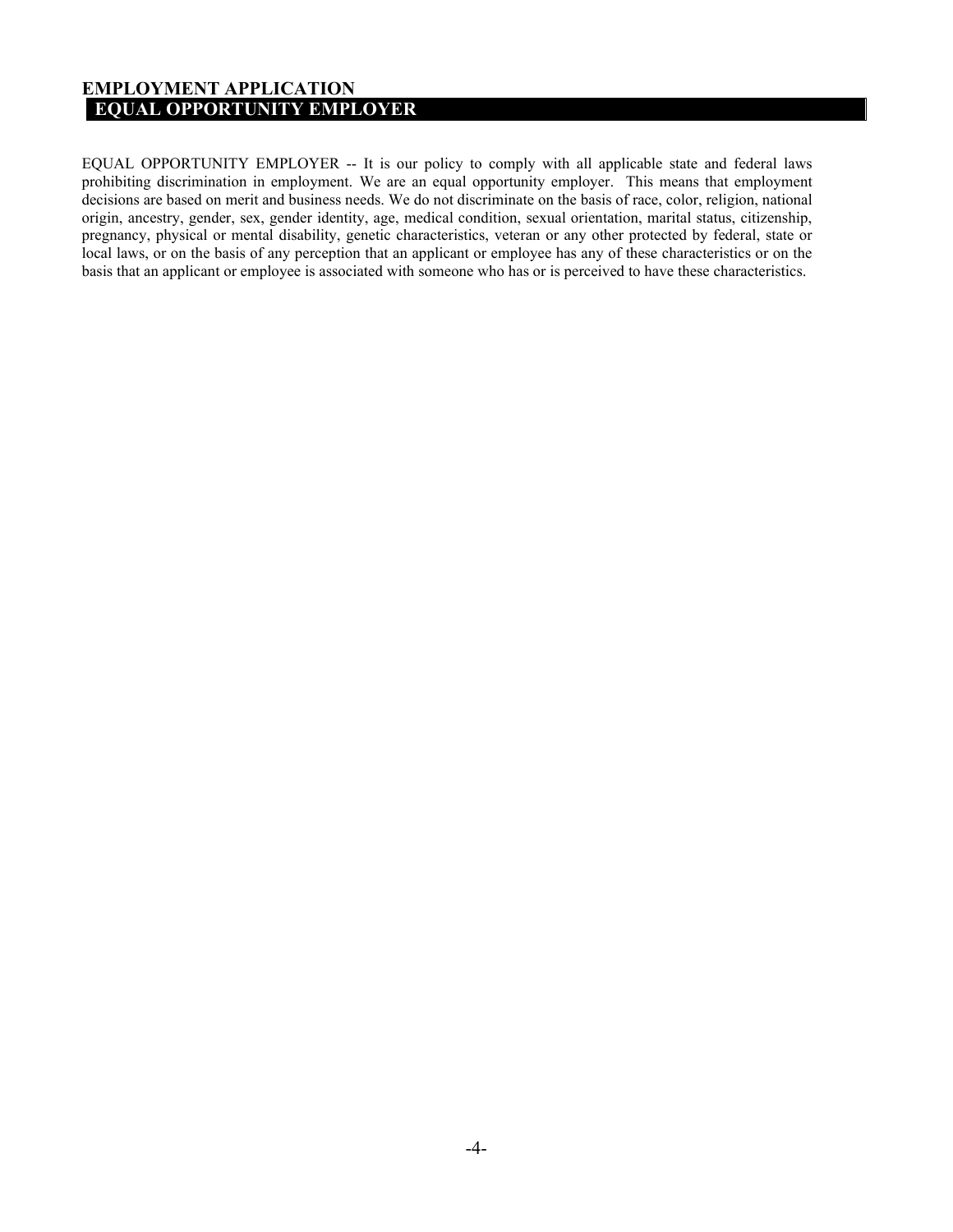## **EMPLOYMENT APPLICATION**

## **APPLICANT'S STATEMENT**

#### *PLEASE READ CAREFULLY BEFORE SIGNING*

I certify that the information contained in this application is true and complete to the best of my knowledge. In the event of employment, I understand that false or misleading information given in my application or interview/s may result in a denial of an offer of employment or, if I am hired, immediate discharge whenever it is discovered. Under the Federal Fair Credit Reporting Act of 1970, you may request in writing the disclosure of the nature and scope of the report referred to above, if any.

I authorize the release of any and all information concerning my previous employment, education, and any pertinent information that my prior employers and schools may have, personal or otherwise, and release all parties from liability for any damage that may result from providing the information to the Company.

I understand the statements which may be contained in policies, practices, handbooks and other company material do not create any contracts, express, implied, or guarantee of employment. I understand the Company has the absolute and unconditional right to modify, amend or terminate policies, practices, benefit plans and other Company programs as it sees fit.

In consideration of my employment, I agree to conform to the rules, regulations and policies of the Company and I agree that, if I am hired, my employment will be at-will, meaning it may be terminated at any time, either by me or by the Company, with or without cause. I understand that no representative of the Company, other than the President, has any authority to enter into any agreement for employment for any specified period of time, or to make any agreement contrary to the foregoing three (3) paragraphs, and that such agreement must be in writing and signed by the President.

I understand that prior to employment, or from time to time during the course of my employment, I may be required, to the extent permitted by law, to take a physical examination, including drug screen, or similar test or examination, as a condition of hiring or continued employment.

I have read and understand the forgoing (5) paragraphs and have voluntarily agreed to them.

Signature Date

\_\_\_\_\_\_\_\_\_\_\_\_\_\_\_\_\_\_\_\_\_\_\_\_\_\_\_\_\_\_\_\_\_\_\_ \_\_\_\_\_\_\_\_\_\_\_\_\_\_\_\_\_\_\_\_\_\_\_

Print Name